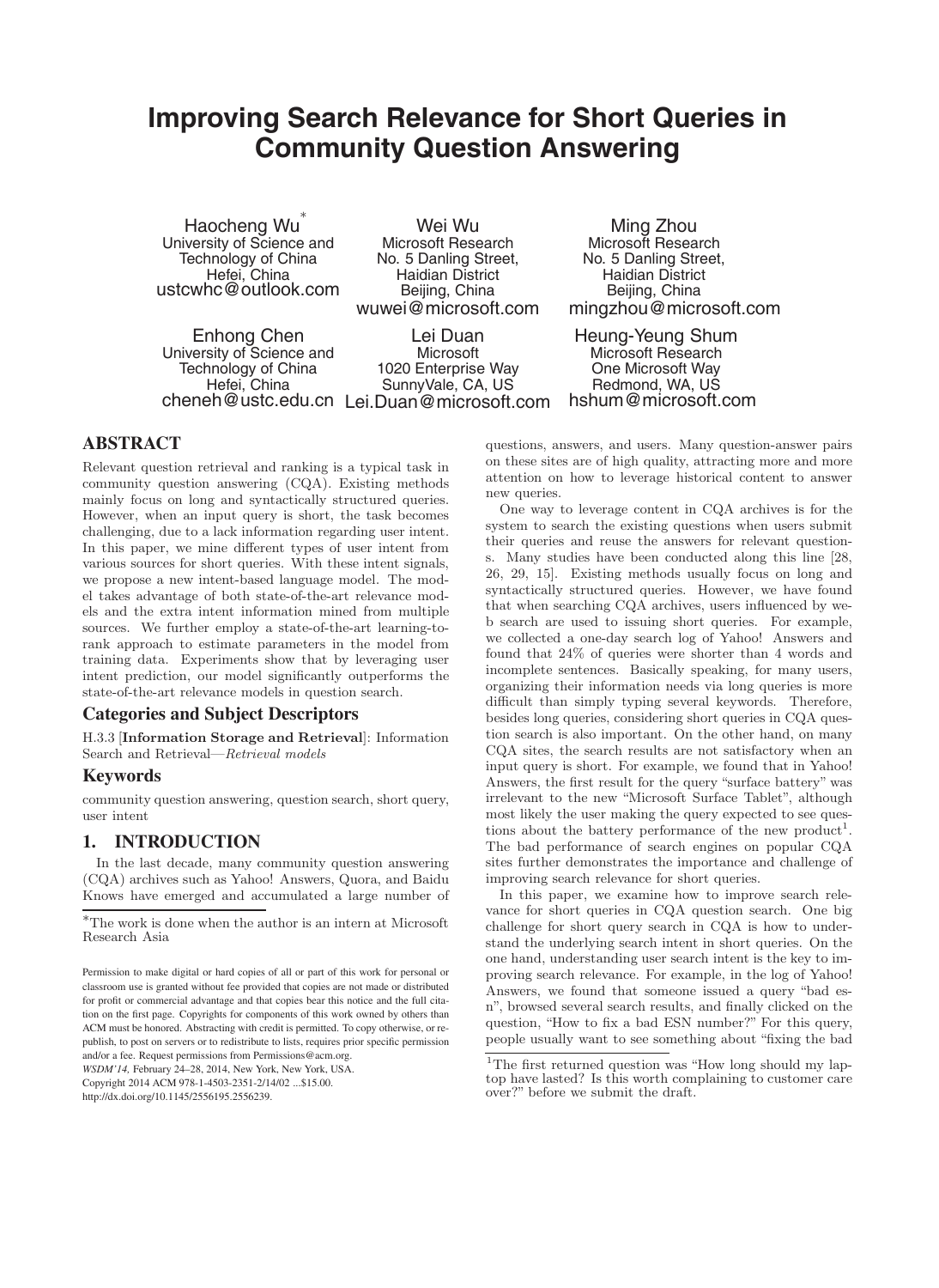esn issue on their cell phones", and thus results like "how to fix a bad esn number" should be highly ranked. However, without an understanding of the intent, it is hard to achieve this goal. On the other hand, understanding the underlying search intent in short queries is quite difficult, because short queries usually convey less information. More seriously, signals in CQA data that can facilitate search intent understanding are very sparse, which makes the task even more challenging. For example, unlike web pages, there is little anchor information in CQA data.

In this paper, we propose a model for improving the search relevance of short queries in CQA. To the best of our knowledge, we are the first to study this problem. Specifically, we mine search intent from question descriptions in CQA archives, web query logs, and web search results. Different types of sources provide us different types of signals and reveal user intent from different perspectives. From question descriptions, we obtain some specific and question-oriented intent; from web search logs, we gain an understanding of the pervasive preference of common web users; and from the top web search results, we further distill some of the popular topics related to the short queries. With the intent prediction, we propose a new intent-based language model. The model measures the relevance between a short query and a candidate question based on not only the query itself but also the underlying intent hidden behind the query. The final relevance is calculated as a linear combination of the similarity from the original query and the similarity from the associated intent. To further improve the model, we employ LambdaMART [6], which is a state-of-the-art learning to rank approach, to learn the parameters in the model from training data. With all the extra sources and supervision, our model can select highly relevant questions that match the information needs of short queries.

We conducted our experiments with data sets from Yahoo! Answers and Quora for short queries with an average length of 1.94. Yahoo! Answers is the largest and the most popular CQA site in the English world, while Quora is a rapidly growing CQA site and famous for its high quality content [25]. We compared our model with a number of state-of-the-art relevance models in CQA question search. The experimental results showed that our model significantly improves the performance of question ranking for short queries over the baseline methods.

Our contributions in this paper are 3-fold: (1) a proposal for improving search relevance for short queries in CQA; (2) a proposal for an intent-based language model by leveraging search intent that is mined from CQA, web search logs, and web search results; (3) the empirical verification of the efficacy of the proposed method on data from two popular CQA sites, Yahoo! Answers and Quora.

The rest of the paper is organized as follows. Section 2 introduces related work. Section 3 describes the methods of search intent mining. Section 4 provides the specifics of our model. Section 5 presents the experiments and finally Section 6 concludes the paper.

## **2. RELATED WORK**

#### **2.1 Question Search**

Burke, et al. [7] retrieved semantically similar questions from frequently asked questions (FAQ) using a WordNet dictionary and a maker-passing algorithm [22]. In recent years, most retrieval models are based on language models [23]. Translation-based language models were proposed by interpolating translation probabilities into language models. The translation probabilities, including word-to-word translation probability [15] and phrase-to-phrase translation probability [29], are learnt from question-question pairs [15], question-description pairs [18], and question-answer pairs [28]. In addition to translation-based models, Cao, et al. [8] proposed a language model with leaf category smoothing in which they considered leveraging category information specified by users to improve search relevance. Duan, et al. [12] proposed a mixture model to extract topic and focus from questions and incorporated the information into language models. Wang, et al. [26] developed a tree kernel-based syntactic tree matching method to find similar questions. These work provides different ways to retrieve relevant questions from CQA archives. However, none of them considers the question retrieval problem for short queries.

Recently, Liu, et al. [19] proposed predicting web searcher satisfaction with question-answers from CQA. They extracted features that measure query clarity, query-question matching, and answer quality, and learned a regression model to predict how a question-answer pair in CQA could satisfy a web searcher's information needs. Compared with their work, we focus on understanding intent behind short queries and leveraging query expansion techniques to match query and questions in CQA, which goes beyond keyword matching as in Liu, et al.'s work.

#### **2.2 User Intent Mining**

User intent can be mined from a variety of sources. In C-QA archives, in order to make their information needs clear, askers sometimes supply descriptions for their questions. These descriptions specify the askers' requests and thus can be used to mine the askers' information needs. Li, et al. [18] treated questions and the corresponding question descriptions as source-target pairs and employed a translation model to predict the askers' intent for ambiguous questions. In web search, user behavior when searching and clicking reflects their preference for particular search results. Therefore, user behavior implicitly indicates their search intent. Hu, et al. [13] leveraged web query logs and represented search intent in queries by subtopics mined from co-clicked queries and documents, where each subtopic was represented by a cluster of query expansions and clicked URLs. In addition to question descriptions in CQA and web search logs, search results can also be utilized to mine user intent for queries. For example, Wang, et al. [27] extracted text fragments containing query terms from the search results and clustered them into subtopics. In this paper, we have leveraged user intent mined from various sources to improve the relevance of short queries in CQA question search. Recently, Chen, et al. [10] proposed improving question search relevance with user intent. There is a stark difference between our work and theirs. We focus on short queries, while they deal with long questions.

#### **2.3 Relevance Ranking**

Relevance ranking is one of the key components of web search. Given a query, documents<sup>2</sup> are retrieved and ordered according to their relevance to the query. The relevance between a query and a document can be measured by relevance

<sup>&</sup>lt;sup>2</sup>In this work, the documents are questions.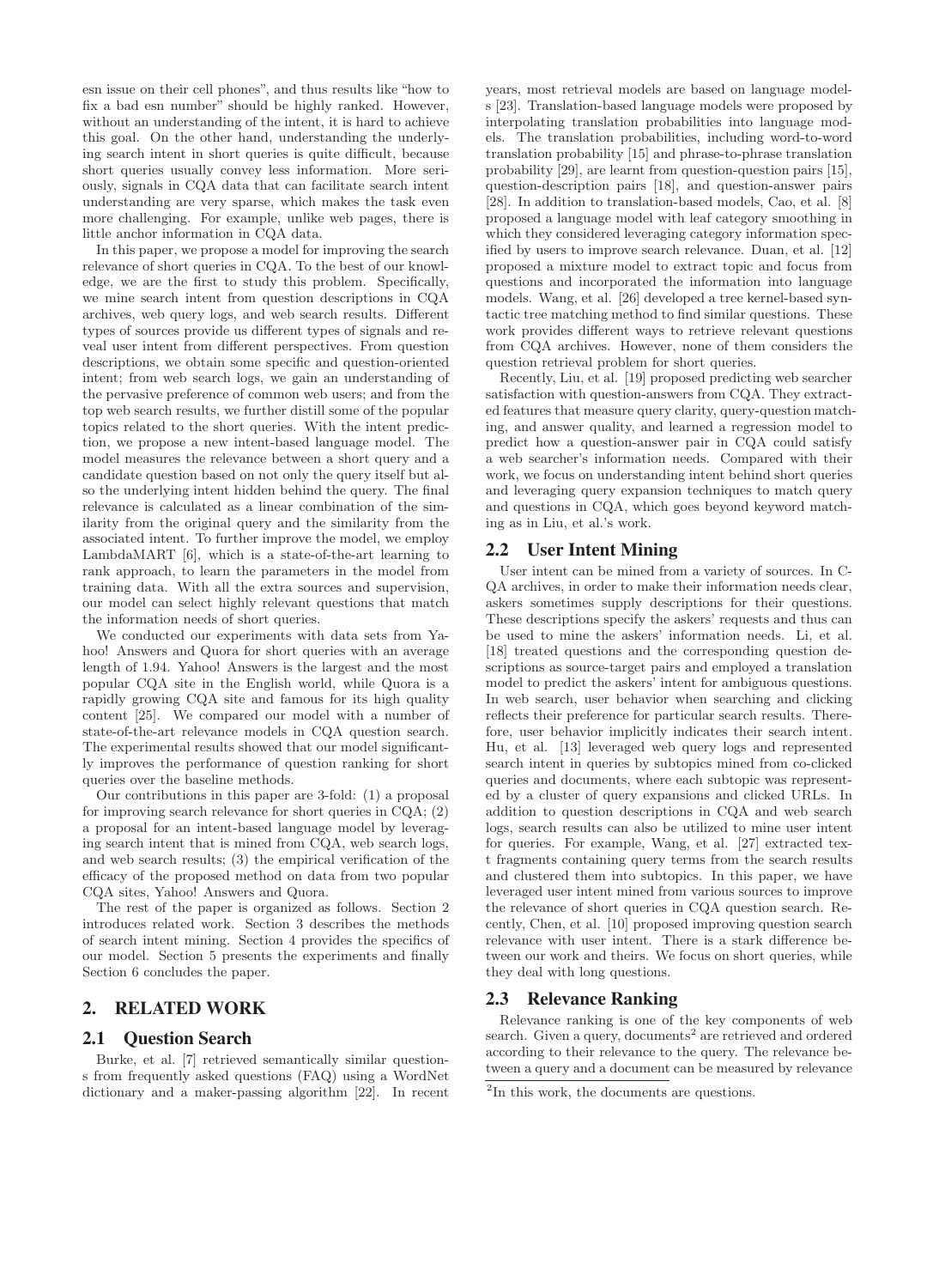models. Traditional relevance models, such as BM25 [24], Language Model for Information Retrieval [16, 23], and dependency model [2, 3] based on Markov Random Field [21], are hand-crafted with a few parameters left for manually tuning. Recently, a supervised learning approach, namely learning-to-rank, has proven to be very affective at the automatic construction of relevance models for web search [17, 20]. In this paper, we also employ a learning-to-rank approach to learn the parameters of a model particularly designed for short query search in CQA.

# **3. USER INTENT MINING**

Understanding user intent is the key to improving the relevance of a short query in a CQA question search due to the heterogeneity of query and question. It is common for one short query to relate to multiple candidate questions. On the other hand, searchers are usually only interested in questions whose content matches their intent. In this paper, we aim to select questions that match a user's main search intent hidden behind short queries. Search intent can be represented via subtopics of queries, and the subtopics can be discovered by tracking user behavior from various sources. Basically speaking, after issuing a short query, most question searchers expect to see results that relate to two aspects of the query: (1) the most interesting or the most important aspect of the query. For example, "pyramids", "history", and "ancient" for query "egypt". (2) The most popular subtopic of the query. For example, "brotherhood" and "revolution" for "egypt". The two types of intent represent different user preferences related to their queries, and it is hard to mine them from a single source.

We mine user intent from three different sources: question descriptions in CQA archives, web search logs, and the top search results from a commercial search engine. Basically speaking, data from the three different sources contains different aspects of a query: the intent signals mined from descriptions reveal an asker's specific needs for a question; the web search log conveys common preferences about the query; and the top search results displayed by popular search engines such as Google, Bing, and Yahoo contain popular subtopics related to the query. For each type of intent, we extract several keywords and assign each keyword a weight.

#### **3.1 Intent Mining from CQA Archives**

In CQA archives, askers are allowed to supply supplementary descriptions to their questions. The descriptions further clarify the askers' information needs in addition to the questions. For example, for the question "Why do you love Baltimore?", the words "Maryland" and "Charm City" in the description are quite useful to distinguish which Baltimore city is asking about, since there are more than 10 cities named "Baltimore"<sup>3</sup>. Therefore, descriptions are particularly useful for discovering an asker's specific intent.

To extract intent from the descriptions, we treat the questions as sources and the corresponding descriptions as targets, and train a term-to-term translation model. We employ the method proposed by [18] to predict user intent for short queries. Formally, given a short query Q, we rank terms by  $P_{cqa}(t|q)$ , where  $P_{cqa}(t|q)$  is defined as

$$
P_{cqa}(t|q) = \varepsilon \sum_{w \in q} P_{tp}(t|w) P_{ml}(w|q) + (1 - \varepsilon) P_{ml}(t|C). \tag{1}
$$

*w*∈*q* <sup>3</sup>http://en.wikipedia.org/wiki/Baltimore\_ (disambiguation)

In Equation (1),  $P_{tp}(t|w)$  represents the translation probability from term w in query q to term t.  $P_{ml}(w|q)$  is the maximum likelihood for term  $w$  estimated from query  $q$ , and  $P_{ml}(t|C)$  is the smoothing item estimated from a large corpus C.  $0 \leq \varepsilon \leq 1$  is the parameter for a trade-off between the translation based likelihood and the smoothing item. In practice, we have found  $\varepsilon = 0.3$  gives the optimal results.

With Equation (1), we rank the terms and select those with high probabilities as defined by  $P_{cqa}(t|q)$  to represent the hidden intent. By this means we get the intent word set  $W = \{(t, \varphi)\}\$ from CQA archives, where t is the intent term and  $\varphi$  is the weight as defined by  $P_{cqa}(t|q)$ .

#### **3.2 Intent Mining from Query Log**

Most question searchers are also web users. Many searchers are accustomed to submitting their queries to search engines and browsing web pages before they search for answers in a CQA archive [11]. Therefore, user behavior tracked by a search engine or browser is another valuable source for understanding search intent in short queries.

In this paper, in addition to descriptions of questions, we also leverage large-scale query logs to mine user intent for short queries. Compared with those mined from question descriptions, intent mined from query logs represents more general information needs of common searchers. For example, for the query "beijing", the top intent mined from the query log is "travel". Therefore, we can guess that most searchers of "beijing" are interested in travel guides. On the other hand, the top intent mined from question descriptions is "olympics", which means that most askers would like to know something about the 2008 Summer Olympics in Beijing.

We mine user intent from a query log of a commercial search engine. Specifically, we employ the method proposed by Hu, et al. [13] and represent search intent behind short queries with subtopics. Given a query, the method collects queries that share the same suffix or prefix and aggregates the co-clicked URLs of these queries. After that, queries and URLs are clustered based on word overlap and the similarity of co-click patterns. Each cluster represents one subtopic of the original query and thus can be used to mine user intent. We extract intent from both the queries and URLs in the top subtopic cluster, since the top cluster represents a user's primary intent. For queries, we weight each suffix or prefix with click numbers and select the terms with high click numbers; For URLs, we first remove stop words and conduct stemming and then we calculate term frequencies and select the terms with high frequencies. After individual normalization of the numbers, we merge the terms from queries and URLs to get the intent word set  $W = \{(t, \varphi)\}\)$ , where t is the intent term and  $\varphi$  is the weight from queries or URLs. In this way, we leverage both the related queries and clicked documents to predict the pervasive intent of searchers.

## **3.3 Intent Mining from Web Search Results**

With question descriptions in CQA archives and query logs, it is easy for us to mine some interesting subtopics related to short queries. However, the intent of some queries is time-sensitive. For these queries, understanding the current context of the intent is more important but hard to achieve with the sources mentioned above. For example, for the query "xbox", since Microsoft just announced the new console "Xbox ONE", questions about the new product may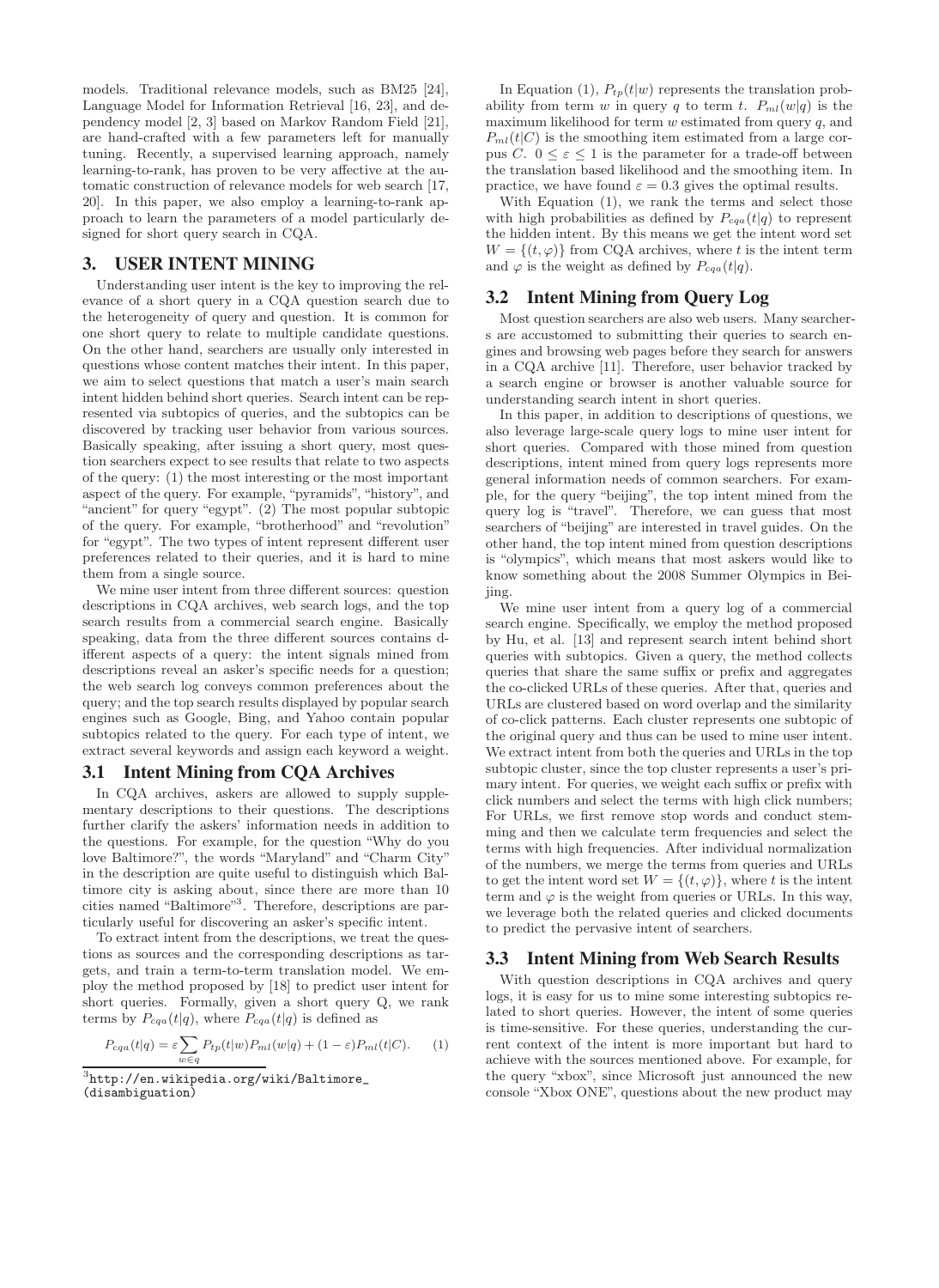**Algorithm 1:** Intent Mining from Web Search Results

**Input**: Query  $q$ , top  $M$  search results  $R$ , window size  $l$ , weight parameters  $\eta$ ,  $\sigma$ ,  $\tau$ **Output**: Intent term set  $W = \{(t, \varphi)\}\$ 1:  $H \leftarrow$  titles of documents in R; 2:  $S \leftarrow$  snippets of documents in R; 3:  $U \leftarrow \text{URLs of documents in } R;$ 4:  $A \leftarrow$  concatenate  $T, S$  and U as a single string; 5:  $L \leftarrow$  length of A; 6:  $F \leftarrow \{(t, f)\} = \emptyset;$ 7: **for** i: 1 to L **do** 8: **if**  $A[i] \in q$  **then** 9: **for** j: −l to l **do** 10: **if** F contains key  $A[i + j]$  **then** 11:  $F[A[i + j]] \leftarrow F[A[i + j]] + 1;$ 12: **else** 13:  $F \leftarrow F \cup (A[i+j], 1);$ 14:  $W \leftarrow \{(t, \varphi)\} = \emptyset;$ 15: **for each**  $(t, \varphi) \in F$  **do** 16:  $\varphi \leftarrow 0$ ; 17: **for each**  $h \in H$  **do** 18:  $\varphi + \varphi = \eta \cdot BM25(t, h, H);$ 19: **for each**  $s \in S$  **do** 20:  $\varphi + \varphi = \sigma \cdot BM25(t, s, S);$ 21: **for each**  $u \in U$  **do** 22:  $\varphi + \equiv \tau \cdot BM25(t, u, U);$ 23:  $\varphi \leftarrow \varphi \cdot f$ ; 24:  $W \leftarrow W \bigcup \{(t, \varphi)\};$ 25: rank W in descending order of  $\varphi$ ; 26: return  $W$ :

be more attractive than those about "Xbox 360". The intent "Xbox ONE" can be mined from the top search results (particularly, news about the Xbox), but it is hard to discern from query logs and question descriptions, since the Xbox 360 still dominates these sources.

Mining user intent from web search results has been studied by several researchers [1, 27]. The existing work adopts offline processing on web pages and thus is not able to capture the timely evolution of search intent on web pages. In this paper, we propose an online method to extract popular intent for short queries from the top search results.

Given a query, we crawl the newest search results from a commercial search engine and parse URLs, titles, and snippets of the top  $M$  documents. For each query term, we calculate the frequency of co-occurrence terms within a fixed window size in URLs, titles, and snippets, and then collect these terms and their frequencies to form an intent candidate set. For each term in the candidate set, we calculate its BM25 scores with the URLs, the titles, and the snippets. We heuristically set a weight for each field (URL/title/snippet) and define a final score as a weighted linear combination of BM25 scores in the three fields. Each term in the candidate set is ranked based on the final score, and we pick terms with high scores as user intent mined from web search results.

Algorithm 1 shows the pseudo code for mining intent that is currently relevant for short queries from top search results. We heuristically set  $\{\eta, \sigma, \tau, M, l\} = \{0.4, 0.2, 0.1, 10, 3\}$  in experiments.

Table 1 gives examples of user intent mined from question descriptions, query logs, and top search results. From the examples, we can see that intent mined from the three sources are quite different. Take "usain bolt" for instance. The intent mined from descriptions is more specific and it shows that askers on CQA website care more about his characteristics, such as being the fastest man in the world, a world record owner, and an Olympic star. Intent mined from search logs is more general and shows that search engine users care more about personal information, such as his biography, twitter account, and his girlfriend. The intent mined from the search engine shows the recent achievements of Usain Bolt, such as wining three gold medals at the 2013 Moscow World Championship.

# **4. MODELS**

We incorporate the intent mined from the three sources into language models and propose a new model to improve the search relevance for short queries in CQA.

## **4.1 Language Model for Information Retrieval**

In recent years, the language model for information retrieval (LMIR) [23] has proven to be effective at question retrieval. Formally, given a query  $q$  and a candidate question  $Q$ , LMIR measures the relevance between q and  $Q$  through

$$
P(q|Q) = \prod_{w \in q} [(1 - \lambda)P_{ml}(w|Q) + \lambda P_{ml}(w|C)], \qquad (2)
$$

where  $P_{ml}(w|Q)$  represents the maximum likelihood of term w estimated from  $Q$ , and  $P_{ml}(w|C)$  is a smoothing item that is calculated as the maximum likelihood in a large corpus C. The smoothing item avoids zero probability, which stems from the terms appearing in the candidate question but not in the query.  $\lambda \in (0,1)$  is a parameter that acts as a trade-off between the likelihood and the smoothing item.

LMIR performs well when there is a great deal of overlap between a query and a candidate question, but when the two present similar meanings with different words, LMIR fails to capture their similarity.

# **4.2 Translation-based Language Model**

LMIR cannot measure the similarity between a query and a candidate question when there are lexical gaps. For example, when a query is "How do I get knots out of my cat's fur?" and a candidate question is "How can I remove a tangle in my cat's fur?", LMIR gives a very low similarity score. To address this issue, a translation-based language model [4] is proposed. Translation-based language models improve traditional LMIR by learning term-term or phrasephrase translation probability from question-description or question-answer pairs and incorporating the information into maximum likelihood. Formally, given a query  $q$  and a candidate question Q, translation-based language is defined as

$$
P_{trb}(q|Q) = \prod_{w \in q} [(1-\lambda)P_{mx}(w|Q) + \lambda P_{ml}(w|C)], \quad (3)
$$

where

$$
P_{mx}(w|Q) = \alpha P_{ml}(w|Q) + \beta P_{tr}(w|Q)
$$

$$
P_{tr}(w|Q) = \sum_{v \in Q} P_{tp}(w|v) P_{ml}(v|Q).
$$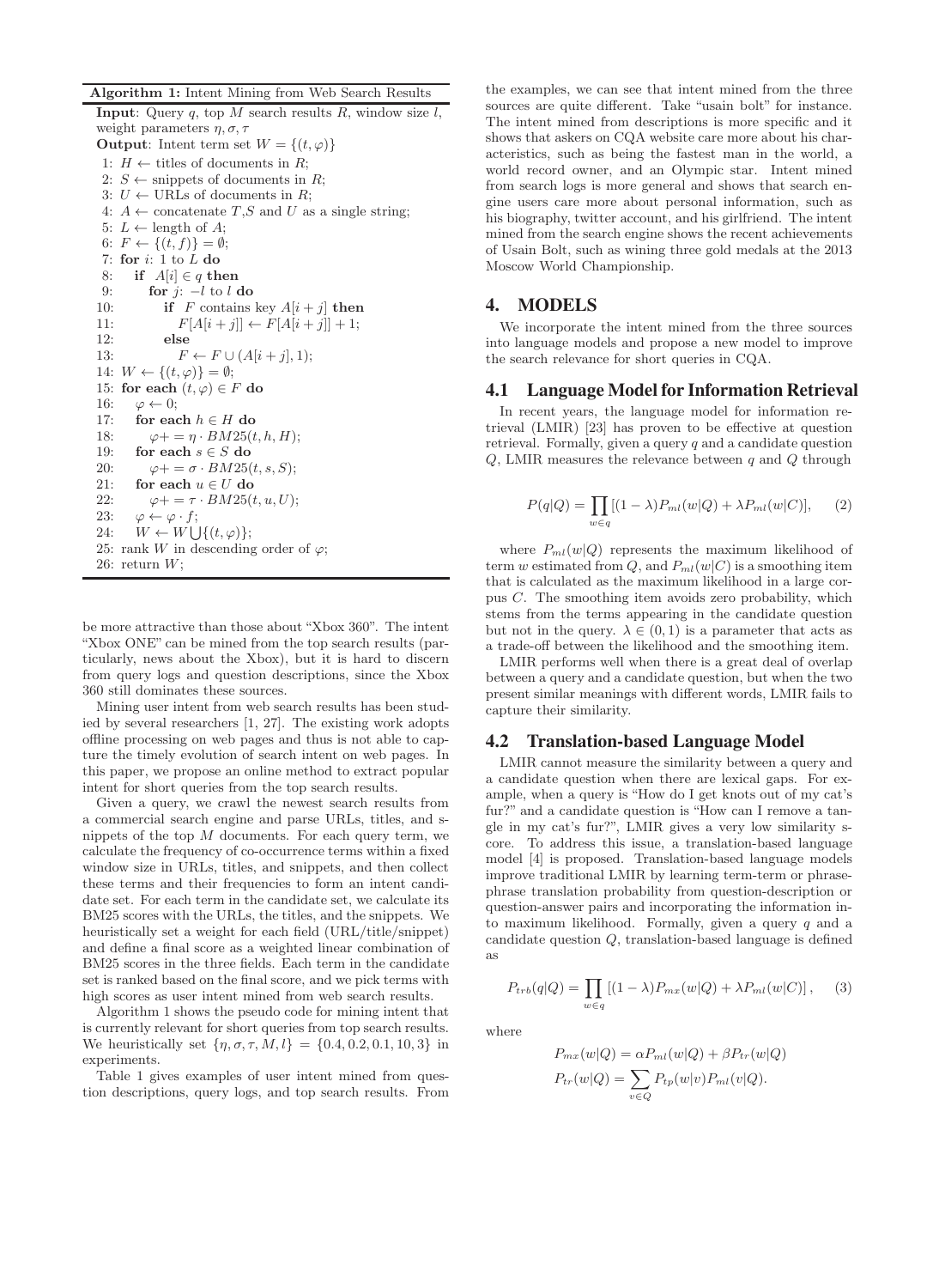**Table 1: Examples of query intent words mined from three sources**

| Query            | Intent words from CQA            | Intent words from query log        | Intent words from search results       |
|------------------|----------------------------------|------------------------------------|----------------------------------------|
| usain bolt       | fastest, world, record, olympics | biography, twitter, girlfriend     | 2013, gold, moscow, championship       |
| superbowl        | patriots, steelers, giants, nfl  | story, history, 2012, ticket, xlvi | ticket, 2013, nfl, history, commercial |
| $\mathrm{egypt}$ | cairo, country, arabic, pyramids | morsi, election, ancient, history  | revolution, brotherhood, police        |

Here  $\lambda$ ,  $\alpha$ , and  $\beta$  are parameters, satisfying  $\alpha + \beta = 1$ .  $P_{tp}(w|v)$  represents the translation probability from term v in Question  $Q$  to term  $w$ .

Xue, et al. [28] further considered the likelihood from answers and proved some improvement when interpolating a translation-based language model with an extra answer likelihood term  $P_{ml}(w|a)$  from the answer a of question  $Q$ . The model is defined as

$$
P_{trba}(q|Q) = \prod_{w \in q} [(1-\lambda)P_{mx}(w|Q, a) + \lambda P_{ml}(w|C)], \quad (4)
$$

where

$$
P_{mx}(w|Q,a) = \alpha P_{ml}(w|Q) + \beta P_{tr}(w|Q) + \gamma P_{ml}(w|a).
$$

 $\gamma$  is an extra parameter satisfying  $\alpha + \beta + \gamma = 1$ .

The existing models work well for long question queries. However, when an input query is short, these models cannot accurately measure the relevance between the query and the candidates due to the lack of intent information.

#### **4.3 Intent-based Language Model**

We are aiming for improved relevance of short queries in CQA question search. To this end, given a query  $q$ , we mine different types of search intent from various sources, as presented in the previous section. Each type of intent is represented as a series of terms associated with weights. We rank the terms in a descending order based on their weights and pick the top  $N$  terms for creating an intentbased language model. Formally, suppose that intent from source *i* is  $W_i = \{(t_{ij}, \varphi_{ij})\}, 1 \leq i \leq 3, 1 \leq j \leq N$ , where  $t_{ij}$  is the term, and  $\varphi_{ij}$  is the weight. Our intent-based language model is defined as

$$
P_{ib}(q|Q) = \pi_0 P_{trba}(q|Q) + \sum_{i=1}^{3} \pi_i \sum_{j=1}^{N} \varphi_{ij} P_{trba}(t_{ij}|Q), \quad (5)
$$

where  $P_{trba}$  represents the translation-based language model plus answer language model.  $\{\pi_i\}_{0 \leq i \leq 3}$  are parameters that can be learned from training data.  $\varphi_{ij}$  is the weight of intent word  $t_{ij}$  in intent word set  $W_i$  from the source i. Equation  $(5)$  means that the relevance between a query q and a candidate Q is determined by not only the query itself, but also the underlying user intent hidden behind the query. The final model is a linear combination of the relevance from the original query and the relevance from the intent of the query.

Note that there is stark difference between our model and the one proposed by [10]. They focus on long question queries with clear information needs and their intent means different types of questions (objective/subjective/opinion), while we are addressing the relevance issue for short queries and therefore have to first predict what the possible intent is for the queries and then take the predictions into account when calculating relevance.

## **5. EXPERIMENT**

We conducted experiments to test the mined intent and the intent-based language model.

## **5.1 Experiment Setup**

#### *5.1.1 CQA Data Preparation*

We crawled a large number of questions associated with descriptions and answers from Yahoo! Answers using a public  $API<sup>4</sup>$  and from Quora.com using the approach described in [25].

Table 2 presents overviews of the two CQA data sets. 81% of the questions in Yahoo! Answers and 58% of the questions in Quora have descriptions and the average number of answers in the two data sets are 7.0 and 2.7, respectively. Besides the two large-scale CQA data sets, we also collected a one-year query log from a commercial search engine and randomly sampled 1,782 queries. 94.2% of the sampled queries were shorter than 4 words and the average length of the queries was 1.94. In other words, we considered the retrieval task of short queries in our experiments. Table 3 gives the length distribution of the sampled queries.

We separately indexed the crawled questions from Yahoo! Answers and Quora using an open source Lucene.Net System<sup>5</sup>. For each sampled query, we retrieved several candidate questions from the indexed data based on the inlineranking algorithm in Lucene.Net and created two subsets. One subset consisted of query-question pairs with questions coming from Yahoo! Answers, and the other contained candidate questions from Quora. Each question was associated with its description and answers as metadata. Table 4 gives the statistics of the two subsets.

We recruited human judges to label the relevance of the candidate questions regarding the queries and compared different methods for the labeled data<sup>6</sup>. Specifically, we hired two judges. Each judge followed our guidelines and labeled a question with one of four levels: "Excellent", "Good", "Fair", and "Bad". If the judges disagreed on a question, we invited a third expert to make the final decision. Table 5 presents the specifics of our labeling guideline and label distributions. We randomly split each of the two labeled data sets into a training set, a validation set, and a test set with a ratio 2:1:1. We learned the parameters in the intent-based language model on the training set, tuned the parameters of the learning to rank algorithm on the validation set and tested the performance of our model and other baseline models on the test set. The training set and the validation set are also used for tuning parameters in baseline models.

To evaluate the performance of different models, we calculated NDCG [14] at positions 1, 3, and 5.

<sup>4</sup>http://developer.yahoo.com/answers/

<sup>5</sup>http://lucenenet.apache.org/

<sup>6</sup>The labeled data from Yahoo! Answers is available at http://home.ustc.edu.cn/~ustcwhc/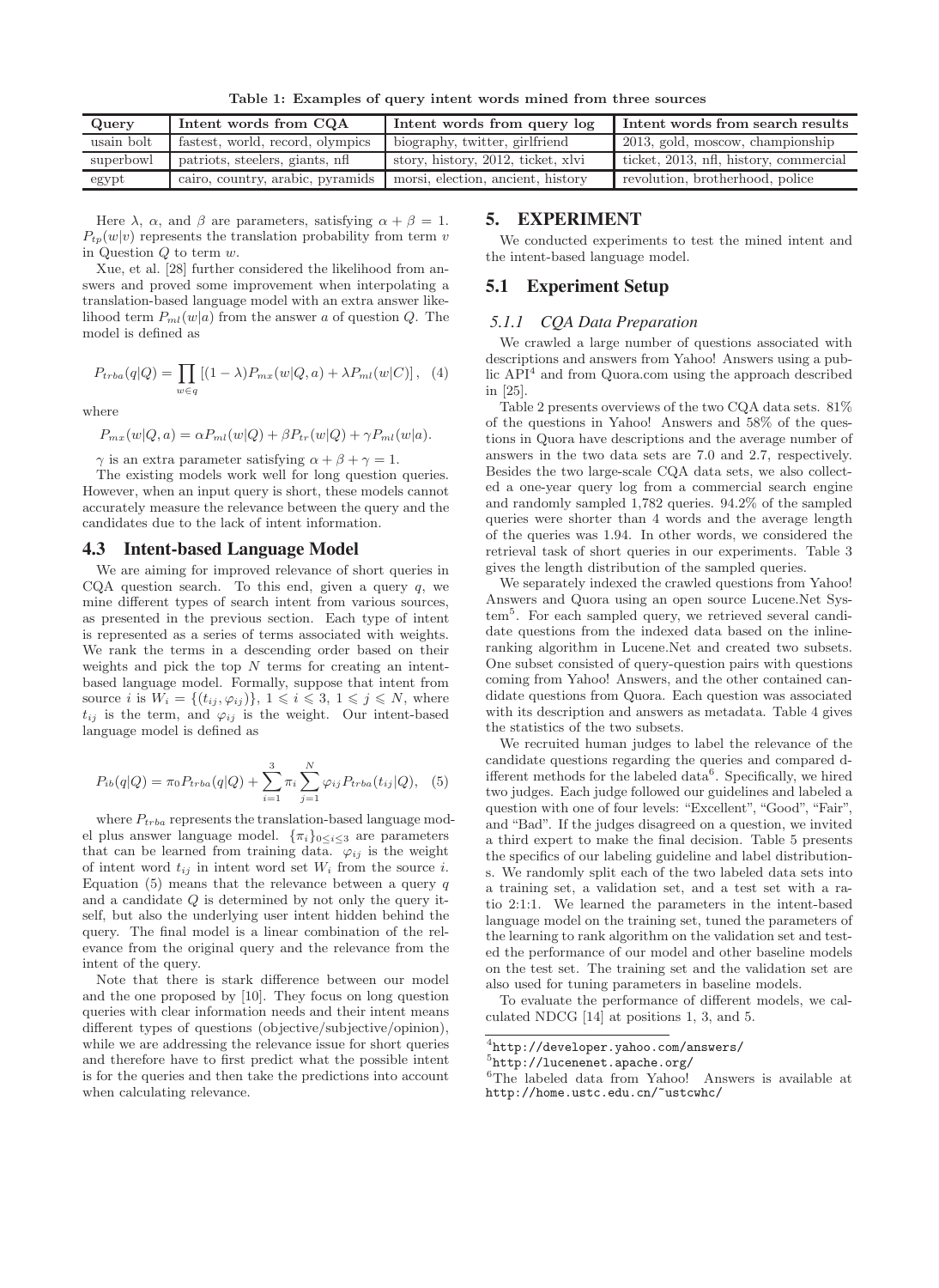**Table 2: Overview of two CQA data sets**

| <b>Statistics</b> | Yahoo       | Quora     |  |
|-------------------|-------------|-----------|--|
| Question $#$      | 127,787,139 | 649,843   |  |
| Description $#$   | 103,605,696 | 375,829   |  |
| Answer $#$        | 894,855,746 | 1,743,259 |  |

**Table 3: Length distribution of the labeled queries**

| Total | Query Length |     |  |     | Avg.   |
|-------|--------------|-----|--|-----|--------|
|       |              |     |  |     | Length |
| 1789  | 658          | 732 |  | 103 | 1.94   |

#### *5.1.2 Data Sources for Intent Mining*

There are three different sources for intent mining: question descriptions in CQA, query logs, and the top search results of a web search engine. We first employed the method in [18] and trained two translation models using the crawled 103.6M and 375.8K question-description pairs of Yahoo! Answers and Quora, respectively. Secondly, we collected oneyear (May 1st, 2012 - April 30th, 2013) query logs from a commercial search engine and employed the method in [13] to mine user intent. Finally, for the online intent prediction from web search results, we used Bing  $API<sup>7</sup>$ , crawled top 10 documents for each query, and distilled user intent following Algorithm 1. In the experiments on both Yahoo data and Quora data, we used the same intent signals from search logs and search results, and individual intent signals from each question-description translation model. For each source, we selected the top intent words, which were three times as the length of the input query.

#### *5.1.3 Baselines*

We first employed four variants of language models as baseline methods: the traditional language model for information retrieval (LMIR) given by Equation (2) [23], translation model (TR) [4] given by Equation (3), translation-based language model (TBL) [15], and translation-based language model plus answer language model (TAL) given by Equation (4) [28]. For the translation-based models (TR, TBL, TAL), we individually trained question-answer translation models on Yahoo! Answers and Quora with the pooled approach proposed by Xue, et al. [28], which creates a parallel corpus from both question-to-answer pairs and answer-to-question pairs. To enhance efficiency, we sampled 10% of the pairs from Yahoo data in the translation model learning. The total number of pairs were 179M for Yahoo! Answers and 3.4M for Quora.

In addition to these models, we also considered the method proposed by Li, et al. [18] as a baseline, as it is among the state-of-the-art methods leveraging user intent in question retrieval. This method measures question-question similarity with an LDA-based model [9]. In this method, the description of a query question and a user's information needs are concatenated along text denoted as  $D_i$ , while the description of a candidate question is denoted as  $D_j$ . Question similarity is defined as the similarity of  $D_i$  and  $D_j$  calculated using a KL divergence on topic distributions. In our experiments, we concatenated each question and its description as a document. We trained LDA models [5] on 6.4M sampled documents from Yahoo! Answers and the whole 650K

#### **Table 4: Overview of two labeled data sets**

| <b>Statistics</b>      | Yahoo  | Quora  |
|------------------------|--------|--------|
| Queries $#$            | 1,782  | 1,782  |
| Questions $#$          | 12.947 | 13.739 |
| Quesitions $\#/$ query | 7.27   | 7.71   |

**Table 5: Labeling guideline and label distribution**

| Label                                                     | Yahoo                                                    | Quora |  |  |  |  |  |
|-----------------------------------------------------------|----------------------------------------------------------|-------|--|--|--|--|--|
| Excellent                                                 | 15.1%                                                    | 1.4%  |  |  |  |  |  |
|                                                           | Meaning: the question is quite related to the query, and |       |  |  |  |  |  |
|                                                           | would have pleased the searcher or made him or her want  |       |  |  |  |  |  |
|                                                           | to follow up or explore further.                         |       |  |  |  |  |  |
| Good                                                      | 29.2%                                                    | 33.7% |  |  |  |  |  |
|                                                           | Meaning: the question is related to the query, and the   |       |  |  |  |  |  |
|                                                           | searcher is likely to have found it interesting.         |       |  |  |  |  |  |
| 42.2%<br>Fair                                             |                                                          | 51.8% |  |  |  |  |  |
| Meaning: the question is related to the query, but is not |                                                          |       |  |  |  |  |  |
| likely to be interesting to the searcher.                 |                                                          |       |  |  |  |  |  |
| 13.3%<br>Bad                                              |                                                          | 13.1% |  |  |  |  |  |
| Meaning: the question is not related to the query.        |                                                          |       |  |  |  |  |  |

documents from Quora using GibbsLDA++ $8$ , and heuristically set the topic number in the training to be 26 and other parameters to be default for both data sets.

For a fairer comparison, we linearly combined the topperforming language model TAL and the LDA-based model and denoted the model as TAL+LDA. The combination weights were learnt from training data using LambdaMART [6].

#### *5.1.4 Parameter Tuning*

Language models have smoothing parameters (e.g.,  $\{\lambda, \alpha, \beta\}$  $\beta$ ,  $\gamma$ } in TAL). We selected the best parameters in {0, 0.1,  $0.2, \ldots, 1$  from training and validation sets. We found that the optimal parameter combinations of TAL are {0.7, 0.1, 0.1, 0.8} on Yahoo data and {0.3, 0.1, 0.5, 0.4} on Quora data.

We used RankLib<sup>9</sup> to train a LambdaMART  $[6]$  for learning parameters in both TAL+LDA and our intent-based language model. There are four parameters in LambdaMART:  $\{nt, nl, lr, mil\}$ , which stand for the number of trees, the number of leaves, the learning rate, and the minimum instances per leaf, respectively. We chose nt from {10, 50, 100}, nl from {2, 4, 16}, lr from {0.1, 0.2, 0.3, 0.4}, and mil from {10, 50, 100} for each model on the validation data.

## **5.2 Results**

We denote our intent-based language model given by Equation (5) as IBLM. Table 6 reports the experimental results on the two data sets. From Table 6 we can see that IBLM outperformed all the baseline methods on both Yahoo data and Quora data for all metrics, and the improvements were statistically significant (sign-test, p value  $< 0.01$ ). The results demonstrate both the usefulness of the intent mined from various sources and the efficacy of the proposed model on leveraging the mined intent for improving search relevance of short queries.

<sup>8</sup>http://sourceforge.net/projects/gibbslda/

<sup>7</sup>http://datamarket.azure.com/dataset/bing/search

 $^{9}$ http://people.cs.umass.edu/~vdang/ranklib.html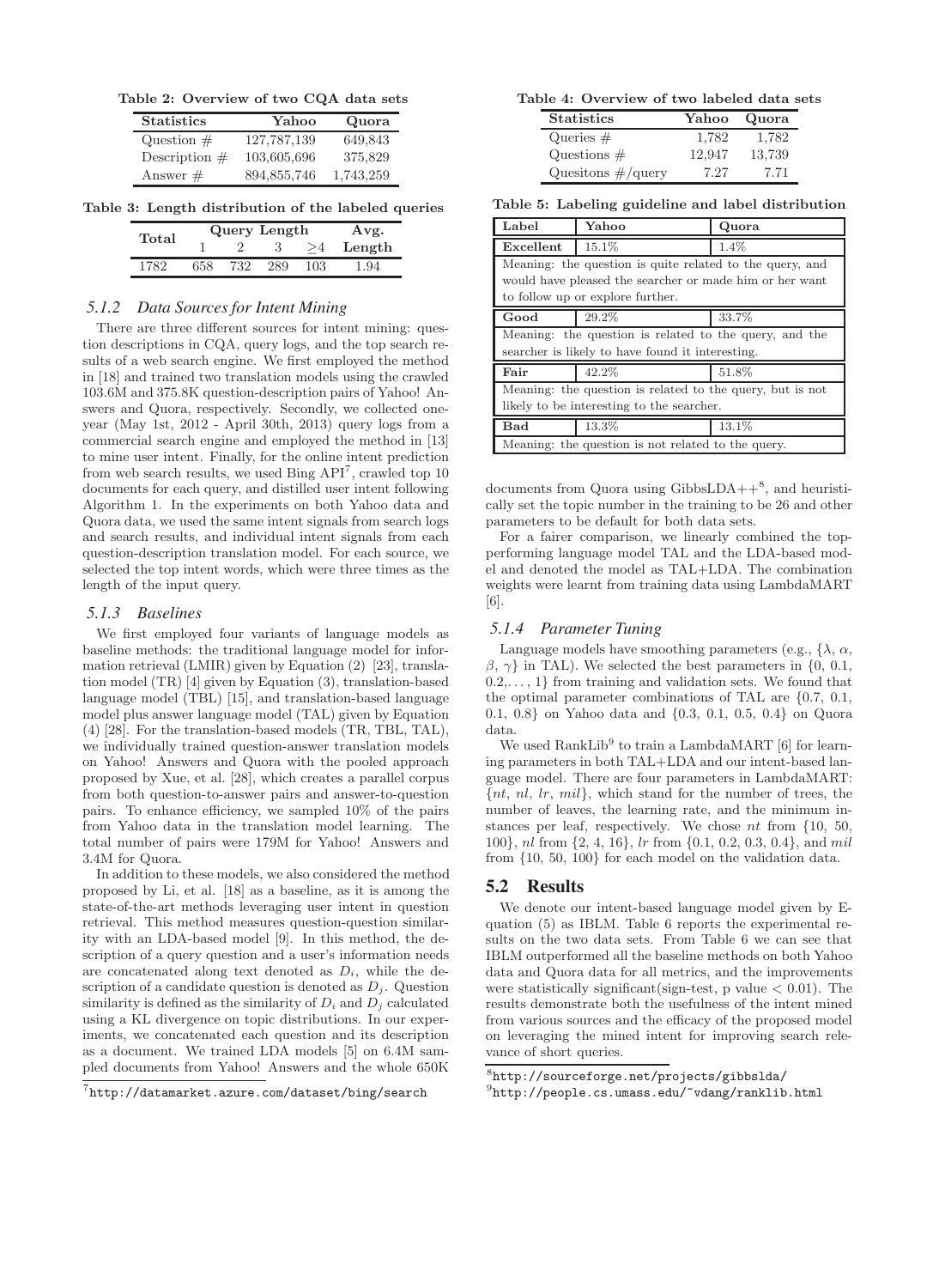**Table 6: Evaluation results on Yahoo data and Quora data**

|                  | Yahoo data |        |        | Quora data |        |        |
|------------------|------------|--------|--------|------------|--------|--------|
|                  | NDCG@1     | NDCG@3 | NDCG@5 | NDCG@1     | NDCG@3 | NDCG@5 |
| LDA[18]          | 63.35      | 69.91  | 72.50  | 55.72      | 61.03  | 65.74  |
| LMIR[23]         | 67.02      | 73.83  | 76.07  | 60.72      | 68.06  | 72.39  |
| TR[4]            | 68.27      | 73.84  | 75.98  | 60.52      | 67.87  | 71.97  |
| TBL[15]          | 68.13      | 73.89  | 76.37  | 60.97      | 68.28  | 72.46  |
| $\text{TAL}[28]$ | 69.44      | 74.95  | 76.53  | 61.96      | 67.11  | 72.48  |
| TAL+LDA          | 70.03      | 74.02  | 75.92  | 62.71      | 68.54  | 72.93  |
| IBLM             | 71.33      | 77.12  | 77.70  | 64.04      | 69.98  | 74.14  |

**Table 8: Evaluation results of different intent models** (a) Yahoo data

|                    | NDCG@1         | NDCG@3 | NDCG@5 |
|--------------------|----------------|--------|--------|
| <b>TAL</b> [28]    | 69.44          | 74.95  | 76.53  |
| $TAL+TAL(W_{cga})$ | 70.33          | 75.55  | 76.85  |
| $TAL+TAL(W_{log})$ | 70.25          | 75.60  | 77.23  |
| $TAL+TAL(W_{web})$ | 71.14          | 75.94  | 77.17  |
|                    | (b) Quora data |        |        |
|                    | NDCG@1         | NDCG@3 | NDCG@5 |
| <b>TAL</b> [28]    | 61.96          | 67.11  | 72.48  |
| $TAL+TAL(W_{web})$ | 63.31          | 69.21  | 73.51  |
| $TAL+TAL(Wloq)$    | 63.70          | 69.00  | 73.73  |
| $TAL+TAL(W_{cqa})$ | 64.02          | 69.24  | 73.65  |

# **5.3 Discussions**

We investigated the reasons why IBLM can outperform baseline methods. Table 7 gives an example. The query "priceline" represents a commercial web site that provides users discount rates for travel-related purchases such as airline tickets and hotel stays $^{10}$ . For this query, questions about hotels or tickets are more relevant than others. Therefore, given two questions "Is Priceline the cheapest way to buy hotel rooms online?", and "Why did Priceline acquire Kayak for \$1.8 billion?", it is better to rank the former in a higher position than the latter. The best performing baseline TAL is not aware of the underlying intent in the query and thus cannot do a good job of ranking. In contrast, our model can leverage the intent mined from different sources and successfully identity the searcher's preference.

*5.3.1 Comparison between Intent from Different Sources*

We also studied the different effects of intent mined from different sources. In this paper, we mined user intent from question descriptions in CQA archives, query logs, and web search results. To compare different intents, we calculated TAL models using the intent words mined from an individual source and linearly combined them with the original TAL model. The combination weights were learned using LambdaMART on training data, and the parameters of LambdaMART were tuned in the same way with IBLM. We denoted the three individual intent models as TAL+TAL(W*cqa*), TAL+TAL(W*log*) , and TAL+TAL(W*web*) , which means using intent mined from CQA archives, query logs, and web search results, respectively. Table 8 reports the results

of individual intent models. We can see that all individual models improved the original TAL model and the improvement was statistically significant (sign test,  $p < 0.01$ ).

TAL+TAL(W*cqa*) leverages intent mined from question descriptions. The intent reflects askers' specific needs when asking questions about a short query. Query 1 in Table 9 gives an example that demonstrates the effect of considering intent mined from question descriptions. The query "Baltimore" refers to more than 10 cities and therefore was  $ambiguous<sup>11</sup>$ . On the other hand, many askers were interested in Baltimore, Maryland, which is the most famous Baltimore and expressed their specific needs through descriptions after their questions. We mined the intent and took it into account in our model. Therefore, our model TAL+TAL(W*cqa*) can successfully rank the question about Baltimore in Maryland in a high position and fulfill the user's information needs.

TAL+TAL(W*log*) makes use of intent mined from query logs. User intent is represented by query subtopics and coclicked URLs that reflect searchers' pervasive preference towards a short query. Query 2 in Table 9 gives an example. "Gangnam style" was a popular song in 2012, and many users searched for "gangnam style video" and "psy gangnam style" on search engines. Therefore, questions about videos for Gangnam Style or the singer of Gangnam Style may attract more attention from searchers. We mined this common intent from query logs and with the information our model successfully ranked the question "What meaning is intended to be conveyed by the different scenes in the Gangnam Style **video**?" with the label "Excellent" in a high position.

The TAL+TAL(W*web*) model leverages the top search results from a search engine to predict user intent. Modern search engines usually mix recent material such as news and general content such as Wikipedia pages in the top retrieval results. The diverse search results allowed us to mine both recent aspects and general aspects related to a short query. This makes intent mined from web search results particularly useful for improving the search relevance of time-sensitive queries such as sports events and new products. Query 3 in Table 9 gives an example. Every year, the Superbowl is the most popular sporting event for football fans in America, and every year there are new things happening in at that year's Superbowl. When a user issues this query, it is very likely that he or she would like to see questions about the most recent or upcoming superbowl rather than those about historical superbowls. Our model captured this information need (i.e., superbowl 2013) from top search results and pro-

 $^{10}$ http://www.priceline.com/

 $^{11}$ http://en.wikipedia.org/wiki/Baltimore\_ (disambiguation)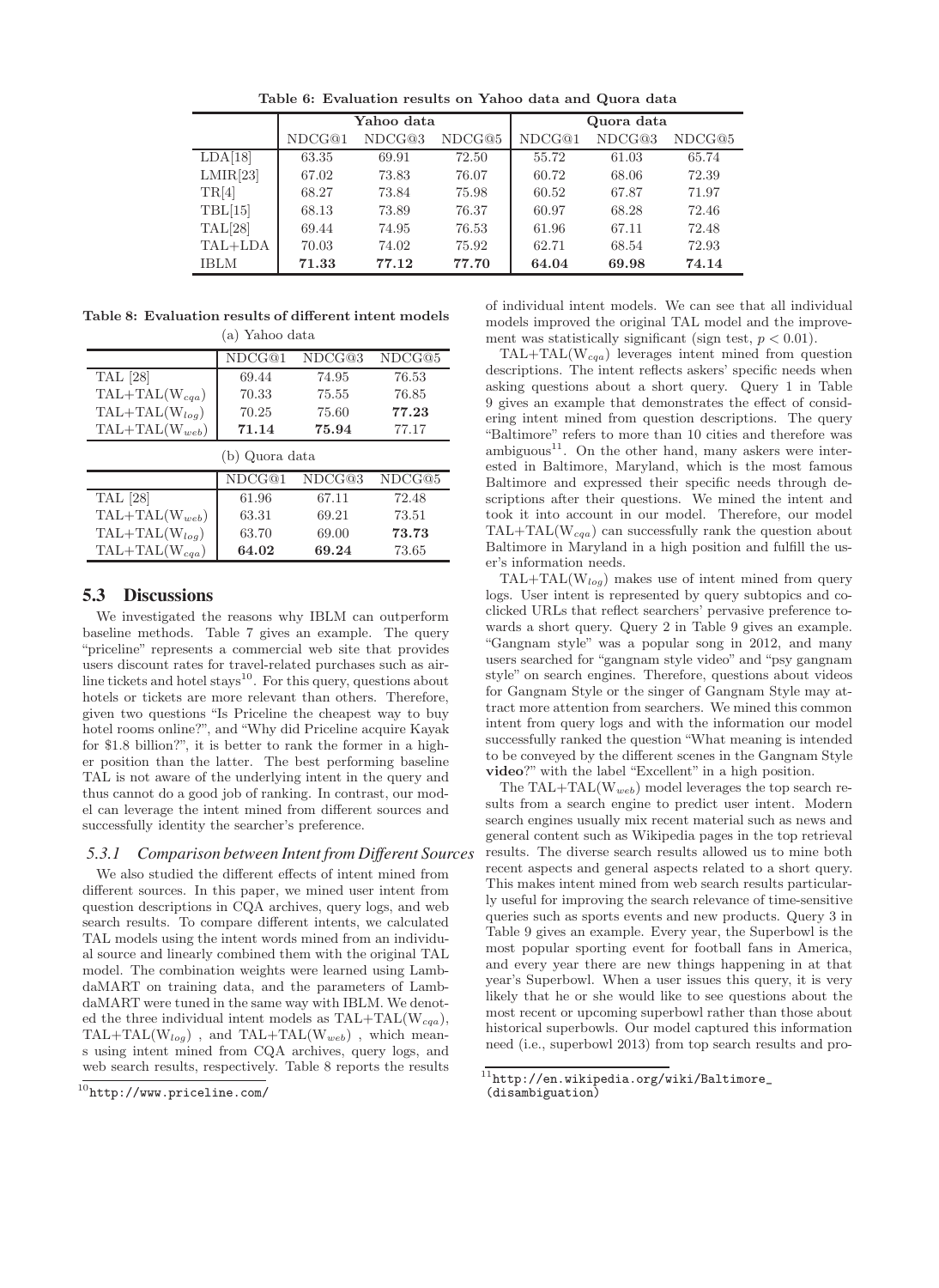**Table 7: Example for comparison between IBLM and the best performing baseline TAL**

| Query 1   | priceline |             |                                                              |                                                          |  |  |
|-----------|-----------|-------------|--------------------------------------------------------------|----------------------------------------------------------|--|--|
| Intent    |           |             |                                                              |                                                          |  |  |
| Words     |           |             | From three sources: <i>hotel, cheap, bid, flight, ticket</i> |                                                          |  |  |
| Label     | TAL       | <b>IBLM</b> | Question                                                     | Answer                                                   |  |  |
|           |           |             |                                                              | It's a very good way to get a good rate if you           |  |  |
|           |           |             |                                                              | have the time/patience to do re-bids and have            |  |  |
|           |           |             |                                                              | the flexibility in location of your staydon't            |  |  |
|           |           |             |                                                              | know the exact <i>hotel</i> you're gettingsuppose y-     |  |  |
|           |           |             | Is Priceline the <i>cheapest</i> way                         | ou want a 5 <sup>*</sup> hotel in Beverly Hillsthat LAX  |  |  |
| Excellent | Rank 3    | Rank 1      | to buy <i>hotel</i> rooms online?                            | doesn't have a $5^*$ hotel                               |  |  |
|           |           |             | Why did Priceline<br>acquire                                 | joint industry relations for better air and <b>hotel</b> |  |  |
| Fair      | Rank 1    | Rank 3      | Kayak for \$1.8 billion?                                     | deals                                                    |  |  |

vided question searchers with the most recent and relevant  $results^{12}$ .

It is interesting to note that  $\text{TAL}+\text{TAL}(W_{web})$  performs best on Yahoo! Answers data (See Table 8(a)), while on Quora data the best performing model is TAL+TAL(W*cqa*) (See Table 8(b)). On the one hand, Yahoo! Answers is the largest CQA website, and there are a large number of active users on it. It is easier for recent content to emerge on Yahoo! Answers. Therefore using a mixture of recent intent and general intent mined from web search results can lead to the best performance on Yahoo data. On the other hand, data in Quora has higher quality than data in Yahoo! Answers. Users in Quora are better educated and more capable of presenting their questions, descriptions, and answers in clear statements [25]. Therefore, there is less noise in descriptions in the Quora data, which leads to better intent understanding through question-description translation. Thus, it is reasonable that the TAL+TAL(W*cqa*) model would achieve the best performance on Quora data.

#### *5.3.2 Unsupervised Intent-based Model*

In our intent-based language model (see Equation (5)), each intent word is used to calculate a new TAL model and the final model is a linear combination of all the TAL models. An alternative for leveraging the intent could be concatenating the intent words with the original query and performing retrieval using the new, longer query in TAL. This renders an unsupervised intent-based language model. An interesting question is whether the unsupervised model performs as well as or even better than IBLM. In this section, we compared the unsupervised alternative with the supervised model and the best performing baseline, TAL model.

Figure 1 presents a comparison of the supervised model, the unsupervised model, and the baseline model across intent mined from all three sources. We denote the unsupervised alternative as TAL(Q+W*cqa*), TAL(Q+W*log*), and  $TAL(Q+W_{web})$ . From the experimental results, we can see that the unsupervised intent-based models performed the worst. This may stem from the fact that in the unsupervised models all intent words and the original query were equally weighted and the concatenation drifts the topic of a user's query and makes its intent more ambiguous. On



**Figure 2:** The influence of  $\mu$  on the performance of **IBLM**

the other hand, the supervised models can leverage the labeled data and calibrate the effect of different intent words in measuring the relevance between the original query and candidate questions.

#### *5.3.3 Influence of Intent Word Number*

In our experiments, we fixed the number of intent words at three times the length of the input query. In practice, it is worth understanding the influence of the intent word number to the final relevance. Intuitively, too few intent words may lack the power of disclosing underlying search intent while too many intent words may bring noise. To verify this intuition, we defined a parameter  $\mu$  as the ratio of intent word number and query length and selected it from  $\{1, 1.5, 2, 2.5, ..., 5\}$ . Figure 2 reports the performance of I-BLM with different numbers of intent words on the two data sets. Note that in Figure 2, the vertical axis represents the deviation of the NDCG@i, which is defined as NDCG@i - Avg(NDCG@i). We employed this measure to highlight the gradual change of NDCG with respect to  $\mu$ . The experimental results verified our intuition and indicated that  $\mu = 3$  is the best choice for the number of intent words.

 $^{12}\rm{We}$  conducted the experiments when Superbowl 2013 was still ongoing.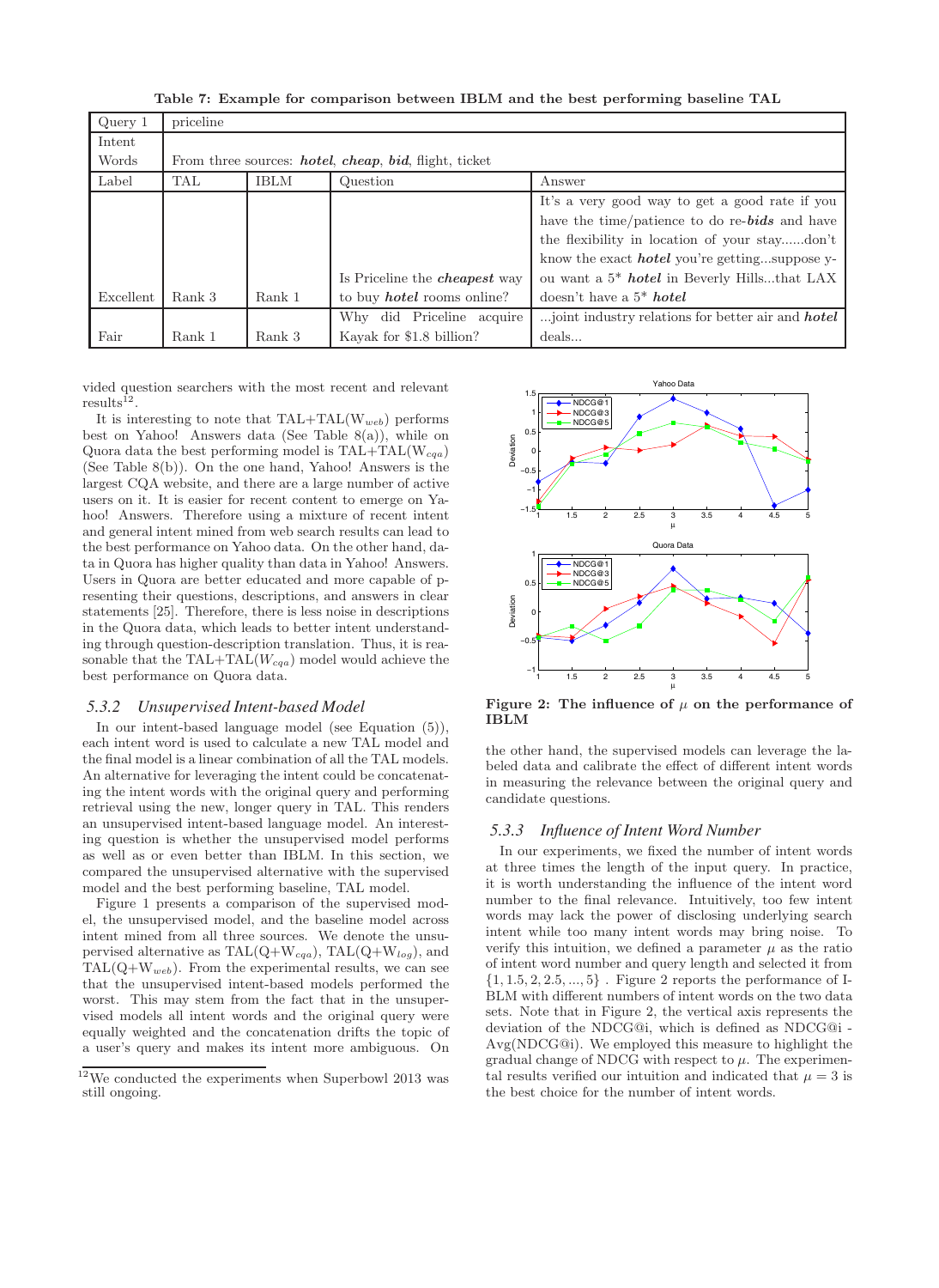| Query 1   | baltimore                                                                               |                                |                                                                 |                                                       |  |  |
|-----------|-----------------------------------------------------------------------------------------|--------------------------------|-----------------------------------------------------------------|-------------------------------------------------------|--|--|
| Intent    |                                                                                         |                                |                                                                 |                                                       |  |  |
| Words     | From question-description translation model: <i>maryland, city, area, raven, harbor</i> |                                |                                                                 |                                                       |  |  |
| Label     | <b>TAL</b>                                                                              | <b>TAL</b><br>$+$              | Question                                                        | Answer                                                |  |  |
|           |                                                                                         | $\text{TAL}(\text{W}_{cqa})$   |                                                                 |                                                       |  |  |
|           |                                                                                         |                                |                                                                 | most affordable truly urban <i>areas</i> in the Unit- |  |  |
|           |                                                                                         |                                |                                                                 | ed Statesthe cheapest "big" city in the north         |  |  |
|           |                                                                                         |                                |                                                                 | east corridorin many ways by the Maryland             |  |  |
|           |                                                                                         |                                | What do people like about                                       | Institute College of Art and its alumniyou            |  |  |
| Excellent | Rank 3                                                                                  | Rank 1                         | Baltimore?                                                      | would pay in another major city                       |  |  |
|           |                                                                                         |                                | Is Baltimore considered in the                                  | Being right near the border, Baltimore gets some      |  |  |
| Fair      | Rank 1                                                                                  | Rank 4                         | North or the South?                                             | of both: northern charm and southern efficiency.      |  |  |
| Query 2   | gangnam style                                                                           |                                |                                                                 |                                                       |  |  |
| Intent    |                                                                                         |                                |                                                                 |                                                       |  |  |
| Words     |                                                                                         |                                | From query search log: youtube, video, psy, oppa, lyrics, dance |                                                       |  |  |
| Label     | <b>TAL</b>                                                                              | <b>TAL</b><br>$^{+}$           | Question                                                        | Answer                                                |  |  |
|           |                                                                                         | $\text{TAL}(\text{W}_{log})$   |                                                                 |                                                       |  |  |
|           |                                                                                         |                                | What meaning is intended to                                     | The <b>video</b> is a satire about GangnamI think     |  |  |
|           |                                                                                         |                                | be conveyed by the differen-                                    | a lot of what $Psy$ is pointing out isThe Subver-     |  |  |
|           |                                                                                         |                                | t scenes in the Gangam Style                                    | sive Message Within South Korea's Music Video         |  |  |
| Excellent | Rank 4                                                                                  | Rank 1                         | video?                                                          | Sensation                                             |  |  |
|           |                                                                                         |                                | What are some similarities                                      |                                                       |  |  |
|           |                                                                                         |                                | differences<br>between<br>and                                   |                                                       |  |  |
|           |                                                                                         |                                | Gangam Style and Kolaveri                                       |                                                       |  |  |
| Fair      | Rank 1                                                                                  | Rank 7                         | Di?                                                             | Blind following!!                                     |  |  |
| Query 3   | superbowl                                                                               |                                |                                                                 |                                                       |  |  |
| Intent    |                                                                                         |                                |                                                                 |                                                       |  |  |
| Words     |                                                                                         |                                | From web search engine: ticket, 2013, nfl, history, commercial  |                                                       |  |  |
| Label     | TAL.                                                                                    | <b>TAL</b><br>$+$              | Question                                                        | Answer                                                |  |  |
|           |                                                                                         | $\text{TAL}(\mathbf{W}_{web})$ |                                                                 |                                                       |  |  |
|           |                                                                                         |                                | As of January 14, 2013, which                                   | one of the $NFL$ 's deadliest weaponsThe most         |  |  |
|           |                                                                                         |                                | teams do you predict for the                                    | complete team in the $NFL$ is going to destroy At-    |  |  |
|           |                                                                                         |                                | Superbowl 2013 and who will                                     | lanta if theythree most explosive single-season       |  |  |
| Good      | Rank 3                                                                                  | Rank 1                         | win it?                                                         | offenses in NFL History.                              |  |  |
|           |                                                                                         |                                | Which member of the QB                                          | Put me down for Russell Wilson. I think Andrew        |  |  |
|           |                                                                                         |                                | class of 2012 will win a Super-                                 | Luck is still likely to have the best career of the   |  |  |
| Fair      | Rank 1                                                                                  | Rank 9                         | Bowl first?                                                     | three                                                 |  |  |

# **Table 9: Examples for comparison between three variants of IBLM and TAL model**



**Figure 1: Comparisons between unsupervised IBLM, TAL and supervised IBLM**